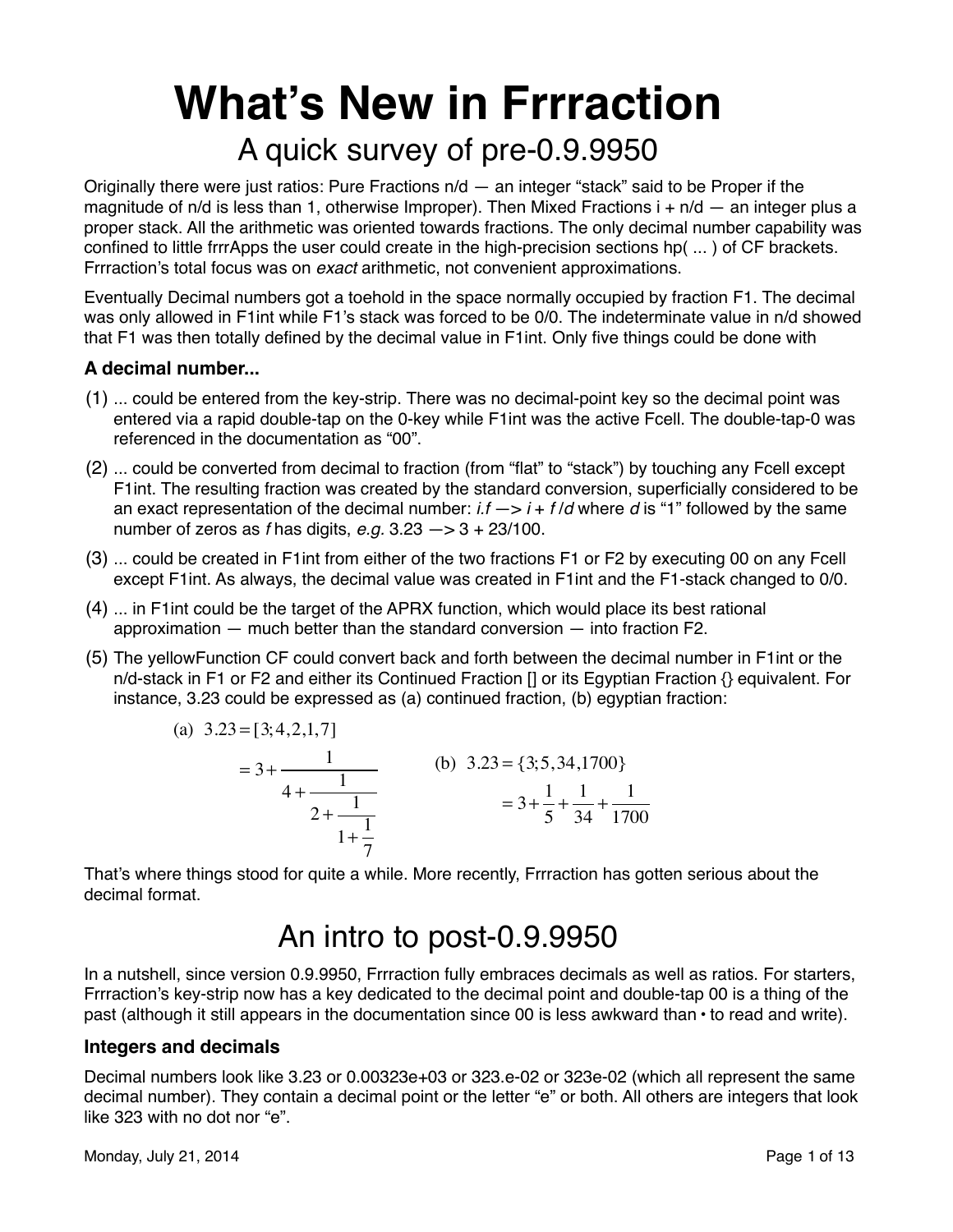The "e" exponent notation multiplies the number by the indicated power of ten. It essentially shifts the position of the decimal point left (negative exponent) or right (positive exponent) by the indicated number of digit positions.

The backspace-delete key (above the Dot key on Frrraction's key-strip) functions as usual on decimals as well as integers. If you backspace-delete past the decimal point, the Fcell reverts to integer.

#### **Tapping the Dot key**

- If you tap the Dot key, it **appends a decimal point** to the integer in the active Fcell if the Fcell did *not already have a decimal point*. It also changes the font-color to **blue**. Tapping digit keys or backspacedelete modifies the fractional portion of the decimal number.
- If the active Fcell is already decimal by virtue of having a decimal point *but no exponent* then tapping the Dot key **appends "e+0"** (which leaves the value of the number unchanged until tapping digit keys or backspace-delete modifies the exponent).
- If the active Fcell *already has an exponent* then tapping the Dot key **changes the sign of the exponent**. Y CHS changes the sign of the Fcell's number, as usual.
- Several taps of the backspace-delete key can remove the exponent entirely if you wish. More b-del taps can remove the decimal point, reverting the number to an integer and font-color **black**.

#### **Decimal arithmetic + − x ÷ (that's + − x / on the key-strip)**

A fraction is always a team by itself: Its numerator Fnum, denominator Fden, and integer part Fint cooperate inseparably in all operations. In Frrraction, the two visible fractions work as a pair: F1 and F2 are mates and at any time one is the active one which receives the results of various operations.

Similarly, decimals work in pairs: If the space occupied by either F1num or F2num presently holds a decimal each is the other's mate and both are highlighted by blue font-color. Likewise F1den and F2den are mates, as are F1int and F2int, sharing font color in pairs.

If the active Fcell or its mate (or both) contains a decimal then the four arithmetic operations +add, sub, \*mul, and /div use *decimal arithmetic* to combine *just* the active Fcell and its mate — not the whole fractions. The active Fcell gets the result and its mate remains unchanged. The arithmetic result is always decimal so the font-color of the result and its mate is always blue. The UNDO gesture Y-RCL-Dot swaps back and forth between the original data and font-colors in the active Fcell and the result.

If neither the active Fcell nor its mate is decimal then the arithmetic ops perform *fraction arithmetic* not decimal — on the two complete fractions. The after-the-decimal-point fractional parts of any decimals in both F1 and F2 are ignored in the arithmetic, and the result in the active fraction is composed entirely of three integers. The UNDO gesture swaps back and forth between the original contents of the active fraction and the op results all with the correct font-colors.

Frrraction still refers to all the Fcells by names like F1num and F2num even though, while decimal, they have no role as numerators. For convenience and to play down their ratio roles, all the fraction cells now have shortened nicknames: f1n, f2n, f1d,... *etc*. The nicknames are especially handy when writing frrrApps.

#### **XCH and DUP**

If the currently active Fcell contains an integer then XCH exchanges the entire fractions F1  $\leftrightarrow$  F2. If the

active Fcell currently contains a decimal then XCH exchanges only it with its mate, e.g. F1d  $\leftrightarrow$  F2d. In either case if you change your mind, XCH serves as its own UNDO function.

DUP copies active to mate analogously: whole fractions Factive → Fmate if active cell is an integer, or single cells like F2n → F1n if active cell is decimal. UNDO is set to restore the original *inactive* mate.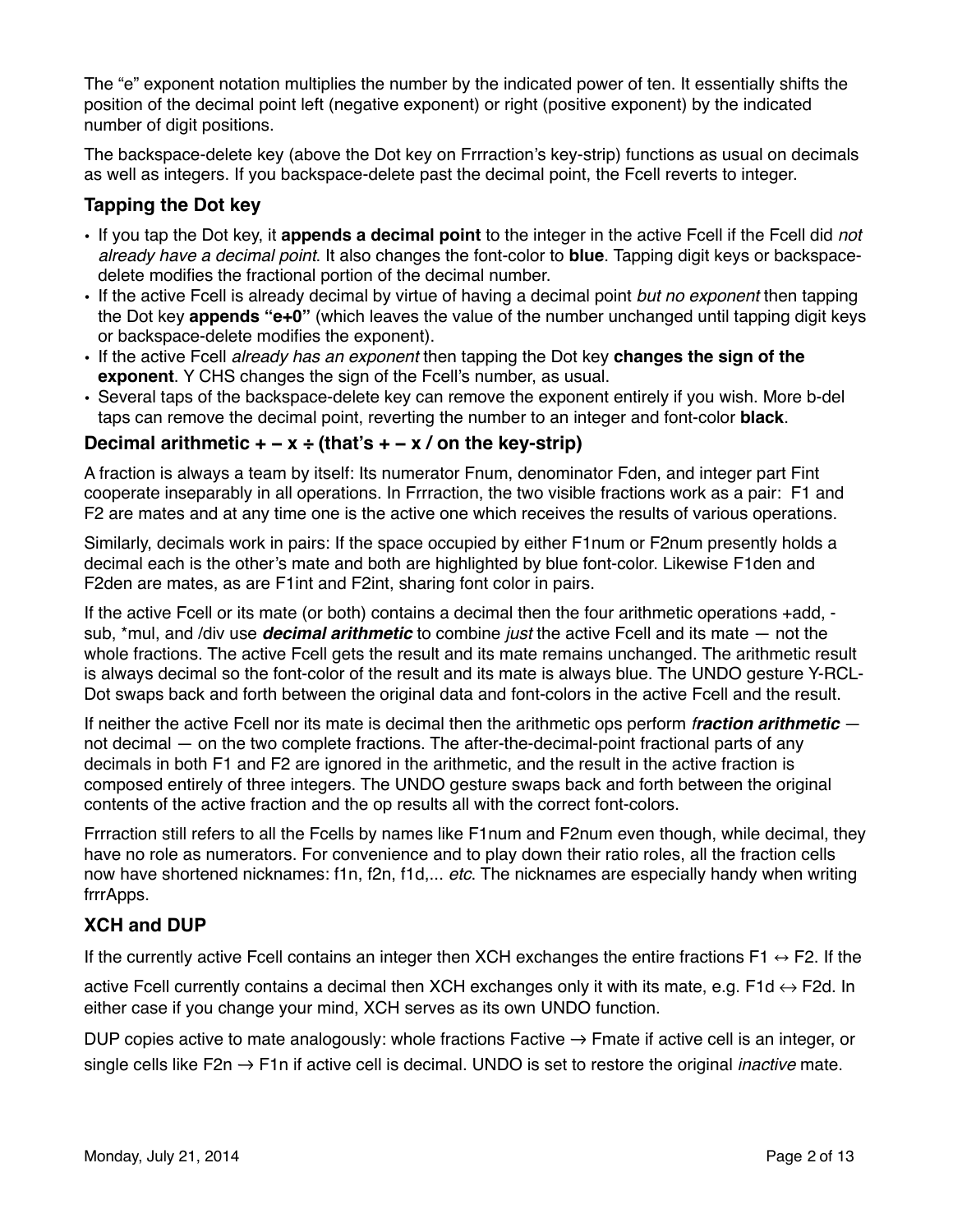#### **00c makes Frrraction into a major full-function calculator**

There's been a big decimal enhancement in the CF hp(...) facility: The new 00c keyword opens the door to most of the classic C-language math.h functions that process decimals. Everything the big calculators offer and more (except graphing).

There are four groups of functions: Single-argument, double-argument, triple-argument, and noargument. In Frrraction, the single-arg functions pull their argument from X (the top of the hp-stack) and push their result onto the stack into X, *e.g.* hp( 100 00c log10) leaves  $X = log_{10}(100) = 2$ .

One argument: **X = f(X)** floor, ceil, nearbyint, rint, round, trunc, fabs, sqrt, cbrt, exp, exp2, \_\_exp10, expm1, log, log2, log10, log1p,logb, cos, sin, tan, cosh, sinh, tanh, acos, asin, atan, acosh, asinh, atanh, erf, erfc, tgamma, lgamma, j0, j1, y0, y1, remainder, fdim, fmax, fmin, hypot, pow, atan2, fmod.

The two-arg functions pull their two double-precision arguments from X then from Y and push their result back into X, *e.g.* hp(2 3 00c pow ) leaves 32 = 9 in X. The function pow(x,y) is defined as xy . Note that '2' got pushed initially into X, but '3' made room for itself in X by pushing '2' into Y, so that's how pow(X,Y) became pow(3,2) =  $3^2 = 9$ .

Note that there's an integer for one of the arguments of some of the functions. Also there's an addressof-double for the second argument of modf and an address-of-integer for frexp--just give the argument a slot in the Y-position of the stack; the function will leave the main result in X and computed value of the address-of argument in Y on the stack, *viz.* hp( 0 12.34 00c frexp 00put f1n puts f1d) puts 0.77125000 / 4 into fraction F1. Subsequently, hp( get f1d get f1n 00c ldexp 00put f1i ) makes F1 = 12.340000 + 0.77125000 / 4.

Two arguments: **X = f(X,Y)**

copysign, nextafter, fmod, remainder, remquo, fdim, fmax, fmin, hypot, modf(d,&d), frexp(d,&i), ldexp(d,i), pow, soclbn(d,i), jn(i,d), yn(i,d), atan2, frrrdemo

There's only one three-arg function, a fast, accurate multiply-add  $x^*y+z$  combination:

Three arguments: **X = f(X,Y, Z)** fma

Each of the constants just pushes its value into X,  $e.q$ . hp( 00c M E ) leaves the base  $e \equiv$ 2.718281828459044864 of the natural logarithm in X.

```
No arguments: X = constant
M_PI, M_E, M_LOG2E, M_LOG10E, M_LN2, M_LN10, M_PI_2, M_PI_4, M_1_PI, M_2_PI, 
M_2_SQRTPI, M_SQRT2, M_SQRT1_2
```
The functions in those four groups comprise without doubt the most famous collection in the world of computation, having been a central part of the C programming language and the Unix operating system from their inception on a Digital Equipment Corporation DEC PDP-11 since the 1970's. Locate their definitions (except for frrrdemo) on the web by Googling math.h.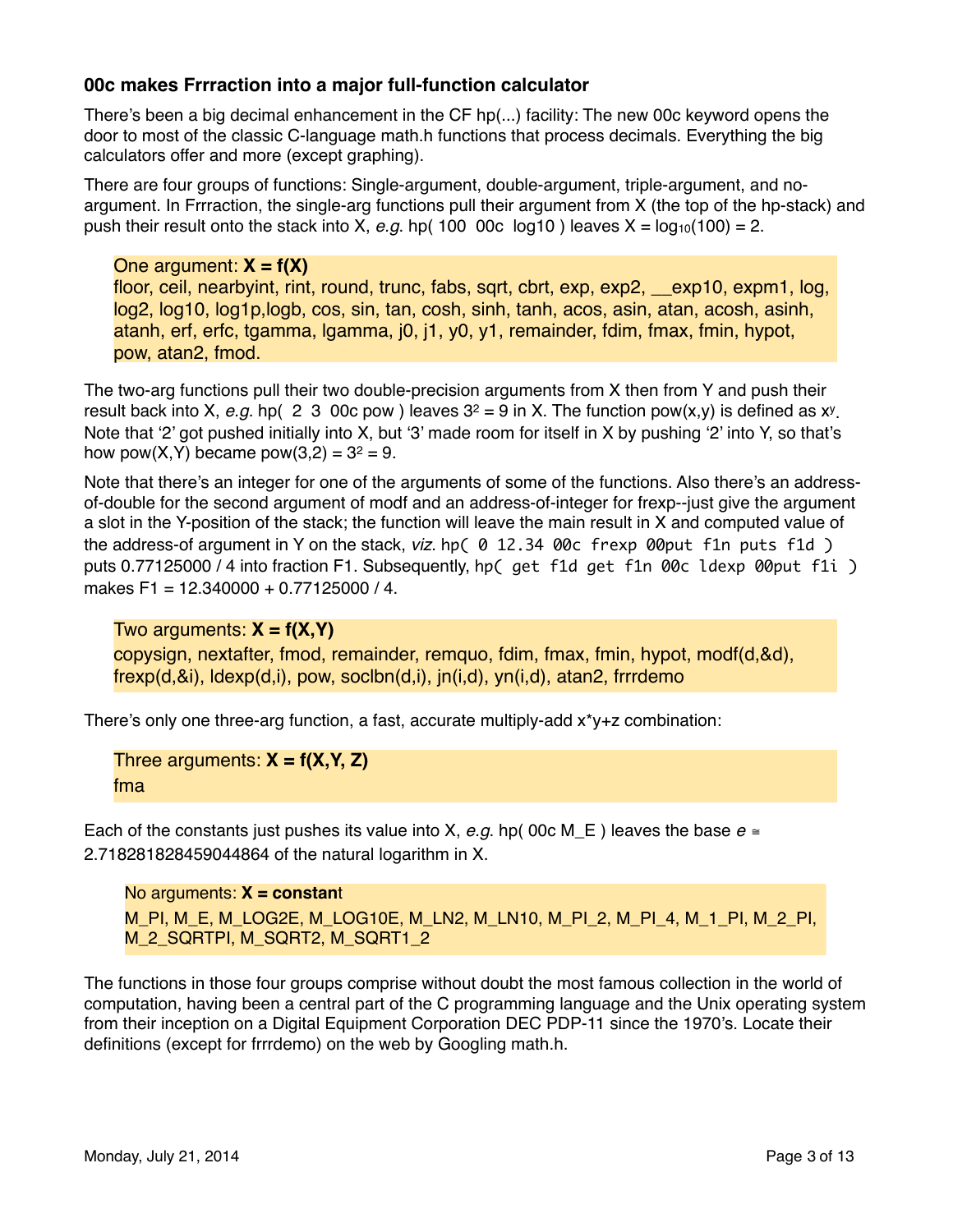The presence of math.h in Frrraction makes it easy to explore the functions' detailed behaviors. For example, have you ever made the effort to learn how the floor and ceiling functions handle negative numbers? Now there's no excuse not to do it:

| Applet:                                 | Result:    |
|-----------------------------------------|------------|
| $\langle \{ \}$ hp( 3.45 dupx 00c floor | $X: -4$    |
| -3.45 dupx 00c floor                    | $Y: -3.45$ |
| $=$ T $)$                               | Z:3        |
| 33                                      | T: 3.45    |

But...

#### **Decimals are deceptive**

When any Fcell contains a decimal, the cell no longer contains a truly unique number. Exact integer stuff like ratios, factors, common divisors, common multiples, and the like essentially become irrelevant. Frrraction's GCD function, for instance, has nothing meaningful to do because *any decimal is a factor of any decimal* — there is no least or greatest.

The problem is that decimals are generally not exact. They're not even intended to be exact.

For example if you're given the decimal 3.452 the exact number can be anywhere from 3.4515 (that's -5 in the *f*irst unspecified digit) up to almost 3.4525 (anything less than +5 in the first unspecified digit) — and it would still round off to the same 3.452. The denominators of exact fractions that represent numbers in that range have no upper limit. (There is a lower limit — it is 30 for the 3.452 example; determining that lower limit is the essence of APRX's job.)

#### **The GCD function**

If decimals are present in the active fraction's stack there is no "greatest common divisor". Rather than make an arbitrary assumption about how the user wants to handle decimals in the active fraction, GCD simply discards the .fraction portions of the decimals in the active fraction and works with the integer portions. So, actually, it *does* make an arbitrary assumption. If you didn't want the .fractions discarded, UNDO will recover the original contents for you.

GCD does one other thing if Frrraction is running in mixed-fraction mode: It displays an 8-digit decimal approximation of each fraction in the fraction's Hden cell.

#### **The S||F "Stacken or Flatten" function**

The S||F (Y Dot) function looks at the active fraction's specific active Fcell to decide what to do.

If the active Fcell is a decimal i.f then SIIF stacks the standard i+n/d ratio value of that decimal in the active fraction.

If the active Fcell is an integer then SIIF discards the fraction-portions of any decimals in the active fraction's other Fcells, flattens the resulting i+n/d ratio value into a single decimal in the active fraction's Fint cell, and sets  $n/d = 0/0$ .

In either case, UNDO will let you toggle back and forth between the original contents of the active fraction and the stacked or flattened result.

#### **The ApPRoXimation function**

The APRX function does either a precise match or a "kitchen approximation". The result replaces the original contents of the active fraction.

That **precise match** is one of the showcase features of Frrraction➣. Given a decimal (a flat number with decimal point and/or power-of-ten exponent), APRX counts the number of digits you gave in the specified number. It then locates — among all ratio fractions which match the specification to that Monday, July 21, 2014 **Page 4 of 13**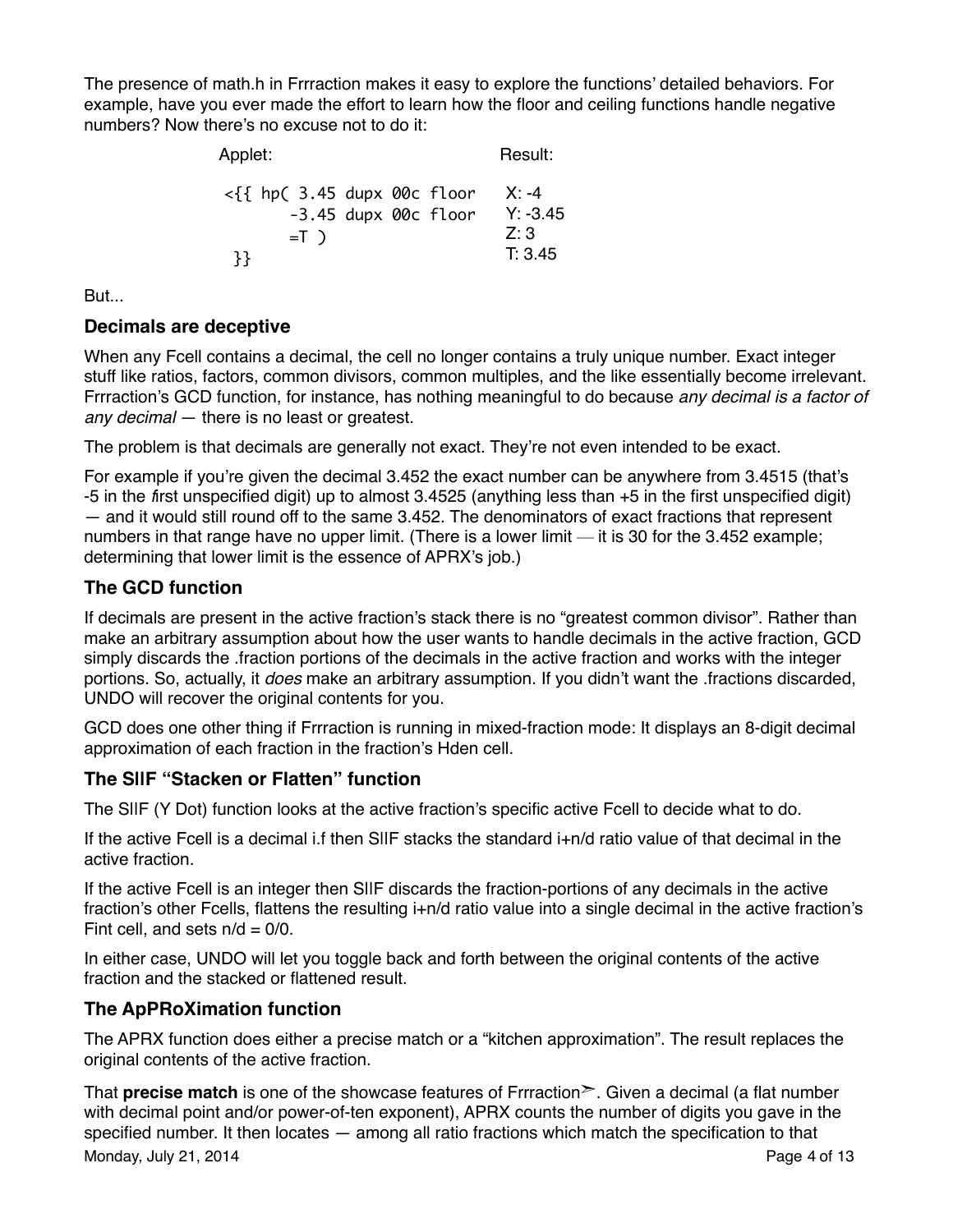number of digits — the one with the smallest possible denominator. It compares five different methods in the computation and reports the best as the result.

The **kitchen approximation** restricts its search to finding the best among ratio fractions with the kitchen denominators 2, 3, 4, 6, 8, and 16. It compares the best two and uses the best to replace the original contents of the active fraction. That's **useful outside the kitchen, too**: Your high school physics instructor told you Planck's Constant was...what? He said 6.62606957e-34 and you didn't remember it five minutes later. But if he had given you APRX's kitchen version 6  $\frac{5}{8}$  (times 10<sup>-34</sup>) then you might have had a chance — and it's only off by 0.1%

APRX looks at the contents of the active Fcell to decide whether to do precise or kitchen. If it contains a decimal point or exponent, it goes for precision. An integer gets you a kitchen simplification.

 $\geq$  Note: APRX's precise match is a vast improvement over the standard match used by most fraction programs. That standard conversion converts i.f into  $i + f/10^n$  where n is simply the number of digits in f. For example, from  $3.1415929$  the standard produces  $3 + 1.415.929/10.000.000$ . In contrast, APRX finds 3 + 16/113. (Full disclosure: I stumbled upon that example while using APRX to find an approximation for Pi that would be good to the first 8 digits of Pi: 3.1415927. It found 3 + 4,639/32,763. Then I gave it 3.1415928, and got  $3 + 7,359/51,973$  – much worse than for eight digits of Pi itself. But who could have guessed that going 0.0000001 larger would win the gold medal? I don't know who found it first, but the spectacular denominator 113 has been known since the 1600's as yielding the most efficient approximation for Pi. It is also what APRX yields if you request an approximation good for just 7 digits: 3.141593.

#### **APRX present status**

Now that Frrraction has gotten so cosy with decimals I've started looking at how APRX should adapt.

My first thought was to incorporate the power-of-ten multiplier notation. That was easy enough: I just made it strip off the "exx" suffix, run the old APRX, then tack the exx back on. One of the early examples I tested was 6.78e2 which became 6e2 + 7e2/9 whose 32-bit decimal is 6.7777778e2 or 677.77778. Hmmm, I thought. It shouldn't be that hard to approximate 6.78e2 to three digits; it is just 678 which is not only more accurate but also easier to get. So I changed APRX to look for the special cases where the given decimal is an integer in disguise. So far, so good: Given decimals like 1.23456e5 it now reliably gives the obvious accurate answer 123,456. It also does disguised-integer cases like 1.234e6  $\rightarrow$  1,234,000. If the power-of-ten exponent is too large, it handles it gracefully, for example 1.234e10  $\rightarrow$  1e10 + 11e10/47 whose 32-bit decimal form is 1.2340426e10, accurate to the specified four digits.

Now the question is: When does this stop being a good thing to do? By fiddling with exponents, any APRX problem has an integer solution exact to all the digits Frrraction can accept. For example, 3.14159265 is 314,159,265.e-8 which is an exact match to all nine given digits. But as an efficient ratio approximation is it anywhere near as good as 3+16/113 whose decimal version is off by 2 in the eighth digit. Of course not.

#### **So. What's the future of this line of development?**

- 1. I'm tempted to go back to never allowing exponents in the specification decimals for APRX to work with. Actually, though, APRX is all about how you present the numbers, so I think the best course will be for users to experiment until they get the effect they want in each circumstance.
- 2. Sometimes an Fcell contains a blue integer or a black decimal. I'm rooting those out as they appear.
- 3. To highlight the special arithmetic that applies to decimal mates, I'm thinking of making no, I have forced — each Fcell and its mate have the same font color: blue if either is decimal, black only if both are integers. I think this should reduce the surprise sometimes caused by expecting Fcell-by-Fcell arithmetic or whole-fraction-by-whole-fraction arithmetic but actually getting the other. Luckily, UNDO will always restore the originals.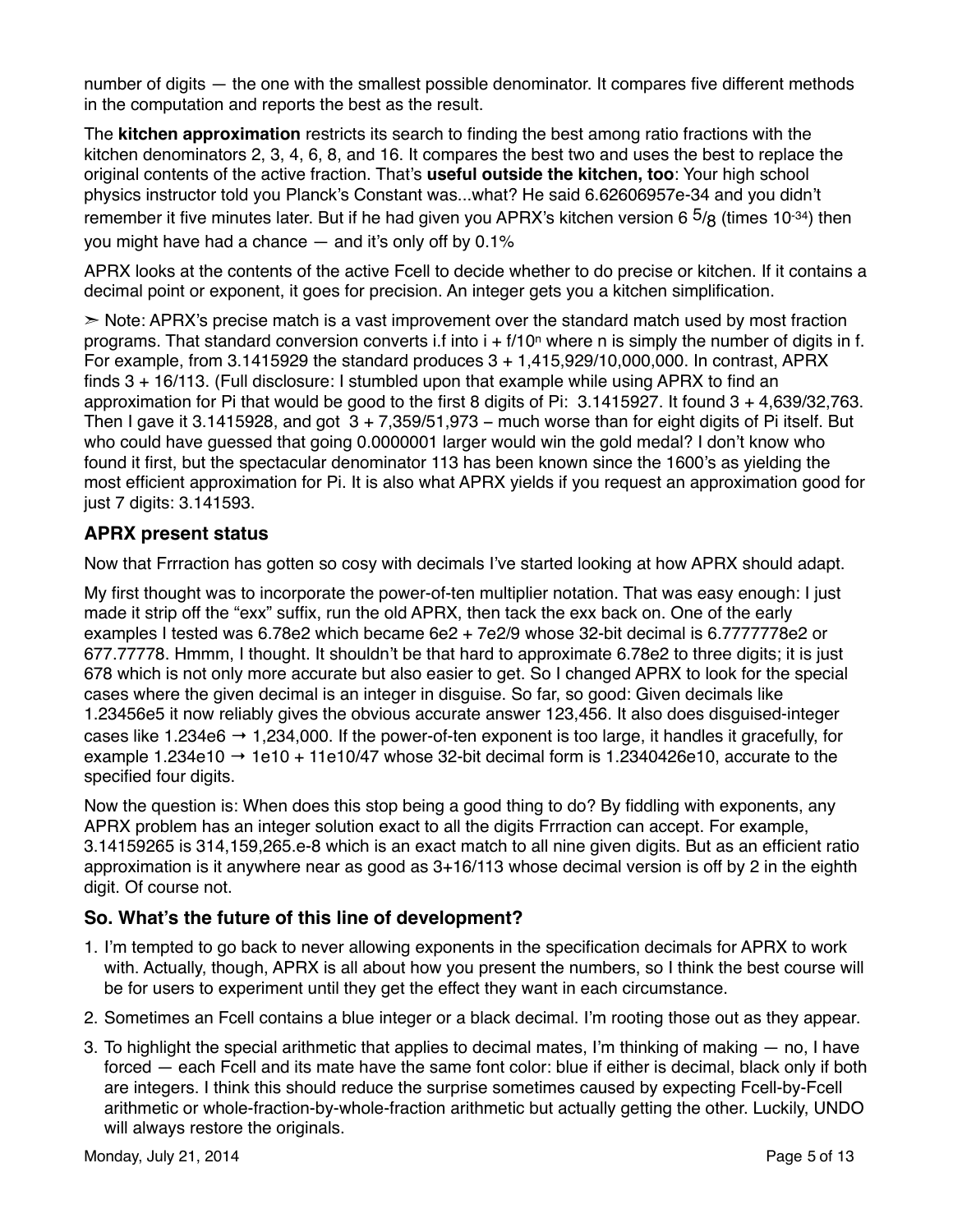- 4. I'm thinking of using three different decimal font colors: maybe blue for Fnums, green for Fdens, and some other — maybe purple — for Fints. Especially now that mates always have matching colors. But I'm leaning towards not doing that, as it might add visual clutter without adding clarity.
- 5. I'm not pleased with the way GCD and SIIF deal with decimals. If decimals are present I'm thinking to have GCD make no change in the n/d stack, and revert to decimal arithmetic to compute  $i + n/d$ for the flattened display. Likewise, maybe SIIF should do that same kind of decimalized flattening computation if decimals are present. It really makes no sense to truncate the decimals to their integer parts then treat the result as though it had magically become an exact fraction.
- 6. CF functions are presently able to edit results and comments into the frrrNote, which sometimes become a nuisance to remove. They can also write them to the fShow area in the upper-right quarter of the screen--which evaporate as soon as you tap any key. I might provide a separate text field which the user can display or hide at will.
- 7. Presently Frrraction's "computed decisions" facility: SkipWhen <Fcell> <meets condition> only provides for skipping the very next bracket. This allows a very useful but limited if-then and an ifthen-else execution. I want to strengthen it by adding a To <specific bracket>. The plan is to allow brackets to have identifying labels of the form  $\#$ <n $>$  with n between 0 and 9. For instance:

! ! @<{{ ... SkipWhen F2d NE0 To #7 }}> @<{{ ... }}> @<{{ ... }}> ... #7@<{{ ... }}> @<{{ ... }}> would have this effect: If F2den is not zero when the SkipWhen executes then the next bracket to execute will be the one labeled #7. All the intervening brackets including #7 will lose an enabler so, after #7 finishes, control will pass on to the next enabled brackets after #7.

8. When Frrraction got its own private file structure I didn't realize how important it would become. It's starting to seem too awkward to have to EDIT a file command (<lnl to reload a saved note, >lnl to store the present note, -|n| to delete a stored note, or ?|n| to show the list of stored notes) into the current fNote then Return-to-frrr then FILE to execute the command. I think I want to convert all that to a ListView so it looks and acts something like the list of reminders in iOS 7's Reminders app.

#### **What else is new?**

(1) As of version 0.9.9958 I changed Frrraction's opening screen to offer a more useful startup.

For as long as I can remember, after your mandatory yellowKey tap, the easiest thing to do was to tap FILE and see a description of the most recent main change in the program.You can still see all those if you want to, by loading frrrFile  $|0|$ . But it's no longer the easiest thing to do.

Now the easiest thing to do is to tap FILE which is preset in the frrrNote to load frrrFile |3|. File | 3| is an major example of a frrrApp. after you specify in F1int the number of terms to add to the sum then Ytap CF, it adds that many terms to Brouncker's continued fraction formula for Pi. Every 25 steps along the way, it tells its current estimate of Pi, as well as a peculiar cancellation of powers-of-ten it needs to do in order to avoid gigantic numbers in the intermediate steps.

- (2) FrrrFile |1| has also been updated, making it a better guide to Frrraction's programmability.
- (3) On the easy side: Frrraction needs a new **·**Dot button. And I liked the older more three-dimensional digit buttons. And the arithmetic buttons in the vertical part of the key-strip should be the same size as the digit buttons.
- (4) Frrraction can now sometimes save your work if the system closes in the background, and offers to reload that job next time you run the app. I say "sometimes" because the system doesn't always deliver a warning before the closing.
- (5) hp(...)'s cell manipulation facility has been enriched, allowing access to all Fcells and Hcells.
- (6) I've added a faux-math.h function named frrrdemo and a frrrApp in file |6| which let you explore the way math.h handles decimal roundoff.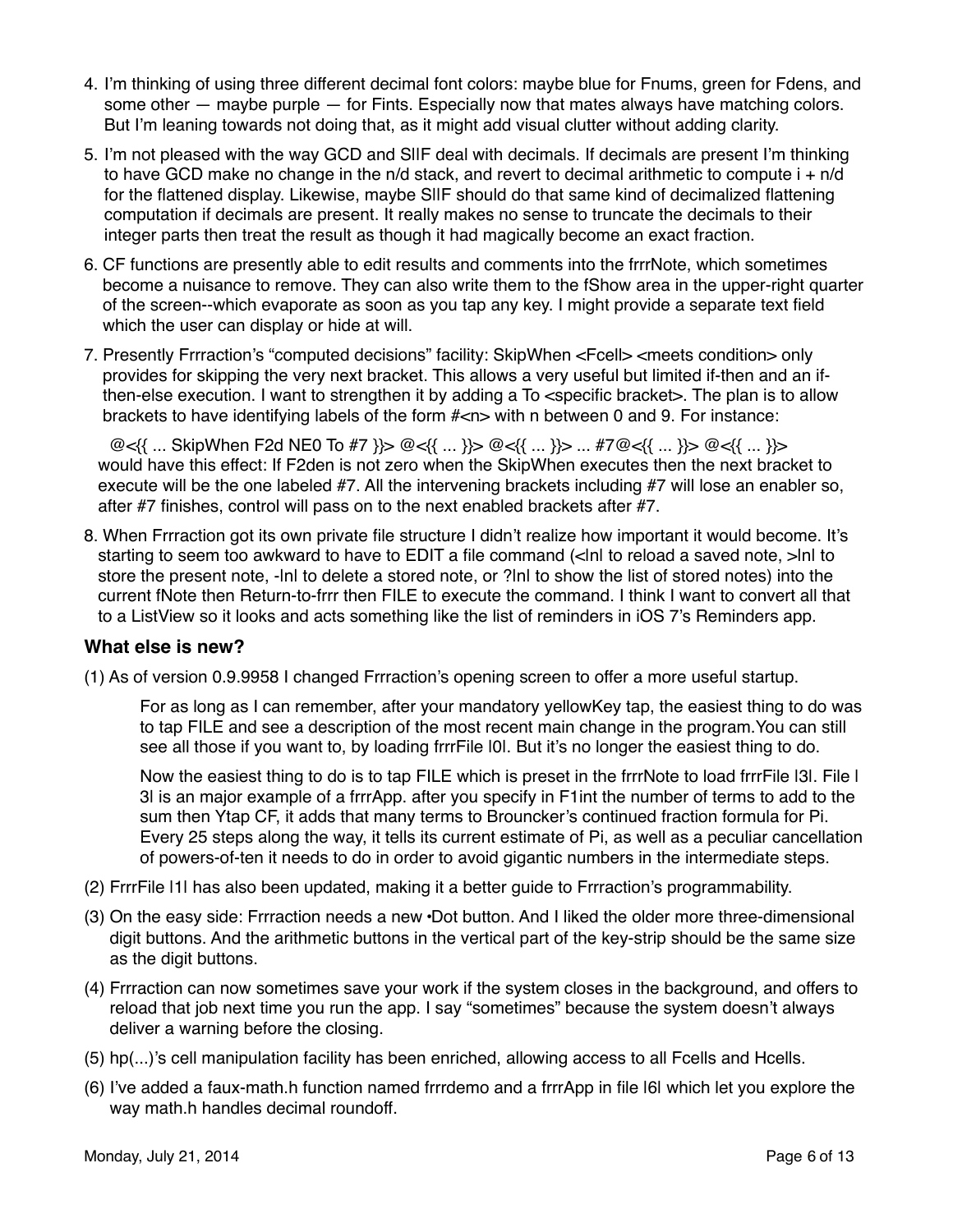### **Appendix 1: LIST OF** math.h **FUNCTIONS**

**The following came from: [https://developer.apple.com/library/mac/documentation/Darwin/](https://developer.apple.com/library/mac/documentation/Darwin/Reference/Manpages/man3/math.3.html) [Reference/Manpages/man3/math.3.html](https://developer.apple.com/library/mac/documentation/Darwin/Reference/Manpages/man3/math.3.html) Similar descriptions are widely available on the internet by Googling for math.h.**

 Each of the functions that use floating-point values are provided by math.h in single, double, and extended precision; the double precision prototypes are listed here. The man pages for the individual functions provide more details on their use, special cases, and prototypes for their single and extended precision versions. In Frrraction the math.h facility is accessed using the hp keyword 00c. Frrraction commands are usually case-insensitive, but 00c is case-sensitive so the function names must be lowercase and the mathematical constants must be uppercase exactly as shown. The arguments are pulled from the hp stack and the results are pushed onto the hp stack, so 00c needs only the function name. Example:  $\{\$  \{ hp( 7 53 00c from <math>d = X) \}</math> \} yields X: 4

 double **copysign**(double, double) double **nextafter**(double, double)

**copysign**( $x, y$ ) returns the value equal in magnitude to x with the sign of y. **nextafter**( $x, y$ ) returns the next floating-point number after  $x$  in the direction of y. Both are correctly-rounded.

Omitted from Frrraction: double **nan**(const char \*tag)

The **nan**() function returns a quiet NaN, without raising the invalid flag.

double **ceil**(double)

double **floor**(double)

double **nearbyint**(double)

 double **rint**(double) Rounded to integer based on current rounding mode: down, nearest, toward zero, or up **<u>double</u> round**(**double**) Rounded to integer closest to x, e.g. 5.8 → 6, -5.2 → -5; tie → away from zero Omitted from Frrraction: long int **lrint**(double)

Omitted from Frrraction: **long int Iround**(double)

Omitted from Frrraction: long long int **llrint**(double)

Omitted from Frrraction: long long int **llround**(double)

<u>double</u> **trunc**( $\frac{double}{}$ ) integer by simply discarding fraction, e.g. 5.8 → 5 and -5.8 → 5

 These functions provide various means to round floating-point values to integral values. They are correctly rounded.

**double fmod**(double, double) gives true value of x (mod y) if x and y are both  $> 0$  double **remainder**(double, double) peculiar, see below double **remquo**(double x, double y, int \*) peculiar like **remainder** 

 These return a remainder of the division of x by y with an integral quotient. **remquo**() additionally provides access to a few lower bits of the quotient. They are correctly rounded.  $r = x - q \cdot y$  where (peculiarly) q is the integer closest to x/y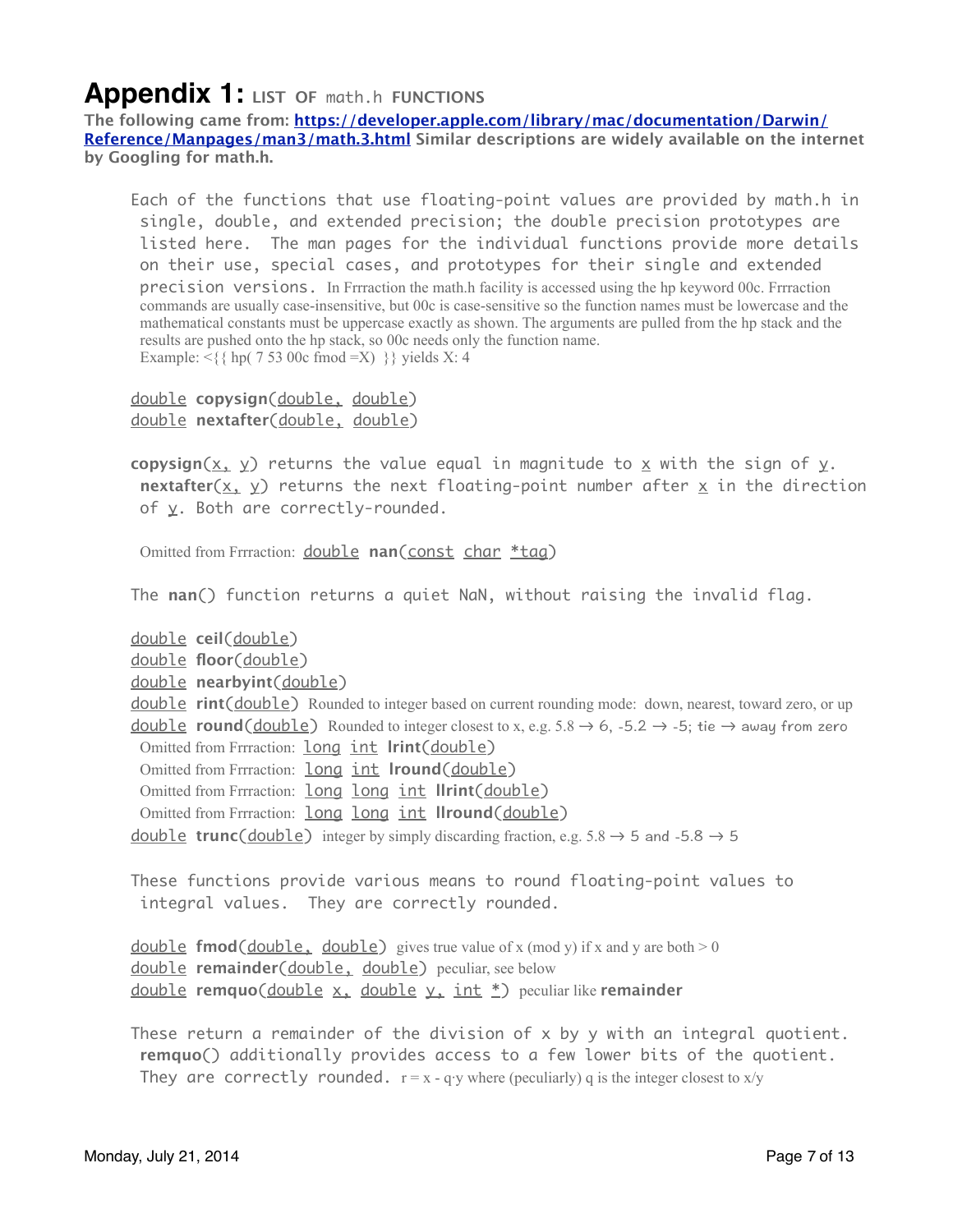```
 double fdim(double, double)
 double fmax(double, double)
 double fmin(double, double)
fmax(x, y) and fmin(x, y) return the maximum and minimum of x and y,
 respectively. fdim(x, y) returns the positive difference of x and y. All are
 correctly rounded.
 double fma(double x, double y, double z)
fma(x, y, z) computes the value (x^*y) + z as though without intermediate
 rounding. It is correctly rounded.
 double fabs(double)
 double sqrt(double)
 double cbrt(double)
 double hypot(double, double)
 fabs(x), sqrt(x), and cbrt(x) return the absolute value, square root, and cube 
root of x, respectively.
hypot(\underline{x}, \underline{y}) returns sqrt(x^*x + y^*y). fabs() and sqrt() are correctly rounded.
 double exp(double)
 double exp2(double)
 double __exp10(double)
 double expm1(double)
exp(\times), exp2(\times), __exp10(\times), and expm1(\times) return e**x, 2**x, 10**x, and e**x
- 1, respectively.
 double log(double)
 double log2(double)
 double log10(double)
 double log1p(double)
 log(x), log2(x), and log10(x) return the natural, base-2, and base-10 
logarithms of x, respectively.
 log1p(x) returns the natural log of 1+x.
 double logb(double)
Omitted from Frrraction: int <b>ilogb(double)
logb(x) and ilogb(x) return the exponent of x.
```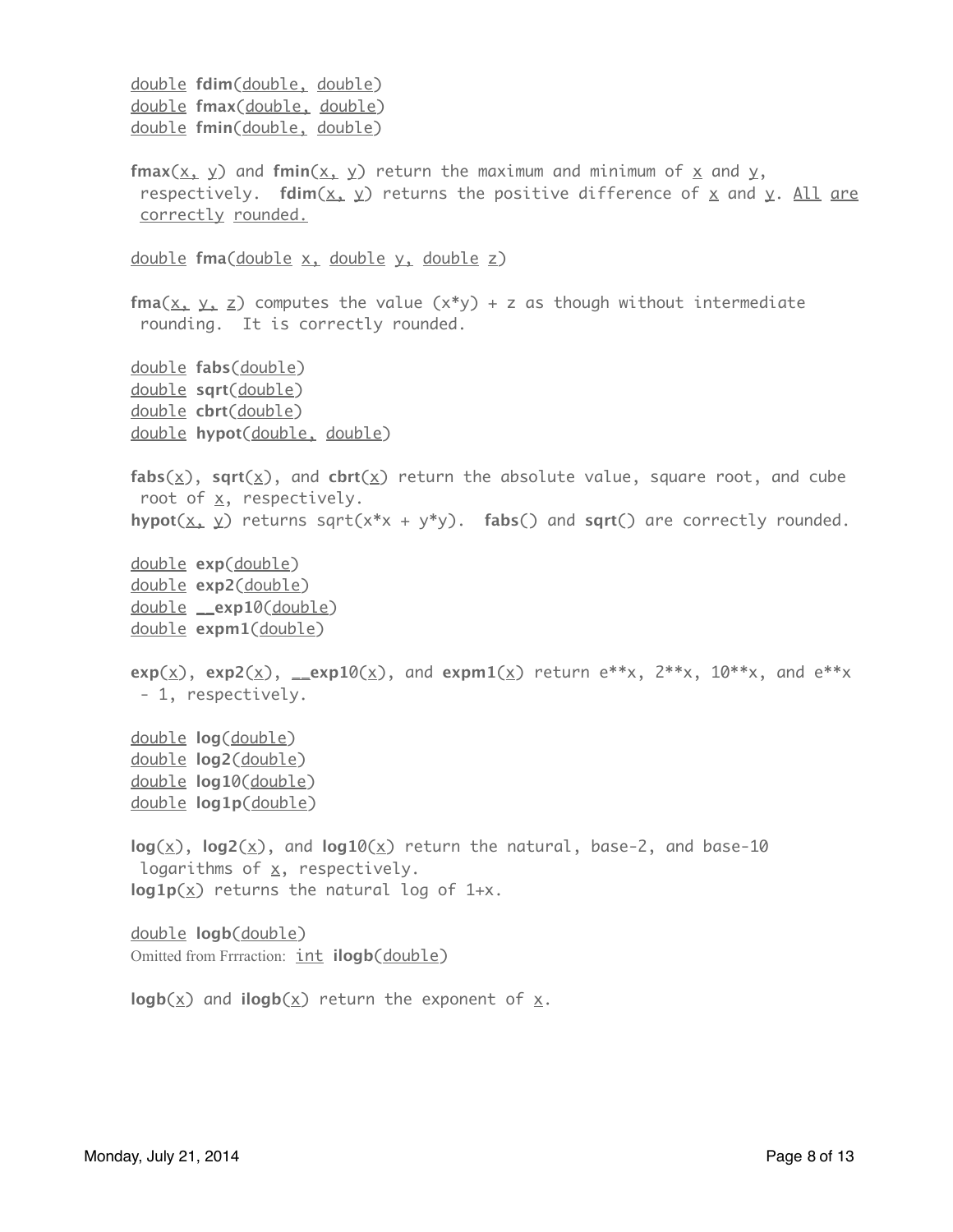```
<u>double</u> \textsf{modf}(\underline{\textsf{double}},\ \underline{\textsf{double}}\ \underline{*}) hp( 456.7e-1 00c modf =Y ) \rightarrow X = 0.670000,Y = 45
      double frexp(double, int *)
     modf(x, \&y) returns fractional part of x and stores integral part in y.
      frexp(x, \&n) returns the mantissa of x and stores the exponent in n. They are
      correctly rounded.
      double ldexp(double, int)
      double scalbn(double, int)
      double scalbln(double, long int)
     ldexp(x, n), scalbn(x, n), and scalbln(x, n) return x^*2^{**}n. They are correctly
      rounded.
      double pow(double, double)
     pow(x, y) returns x raised to the power y.
                          				 00c complies, but all other Frrraction powers and hp calculators do y to the power x
      double cos(double)
      double sin(double)
      double tan(double)
     cos(x), sin(x), and tan(x) return the cosine, sine and tangent of x,
      respectively. Note that x is interpreted as specifying an angle in radians.
      double cosh(double)
      double sinh(double)
      double tanh(double)
      cosh(x), sinh(x), and tanh(x) return the hyperbolic cosine, hyperbolic sine and 
      hyperbolic tangent of x, respectively.
      double acos(double)
      double asin(double)
      double atan(double)
      double atan2(double, double)
      acos(x), asin(x), and atan(x) return the inverse cosine, inverse sine and 
      inverse tangent of x, respectively. Note that the result is an angle in
      radians. atan2(y, x) returns the inverse tangent of y/x in radians, with sign
      chosen according to the quadrant of (x,y).
      double acosh(double)
      double asinh(double)
      double atanh(double)
     acosh(x), asinh(x), and atanh(x) return the inverse hyperbolic cosine, inverse
```

```
hyperbolic sine and inverse hyperbolic tangent of x, respectively.
Monday, July 21, 2014 Page 9 of 13
```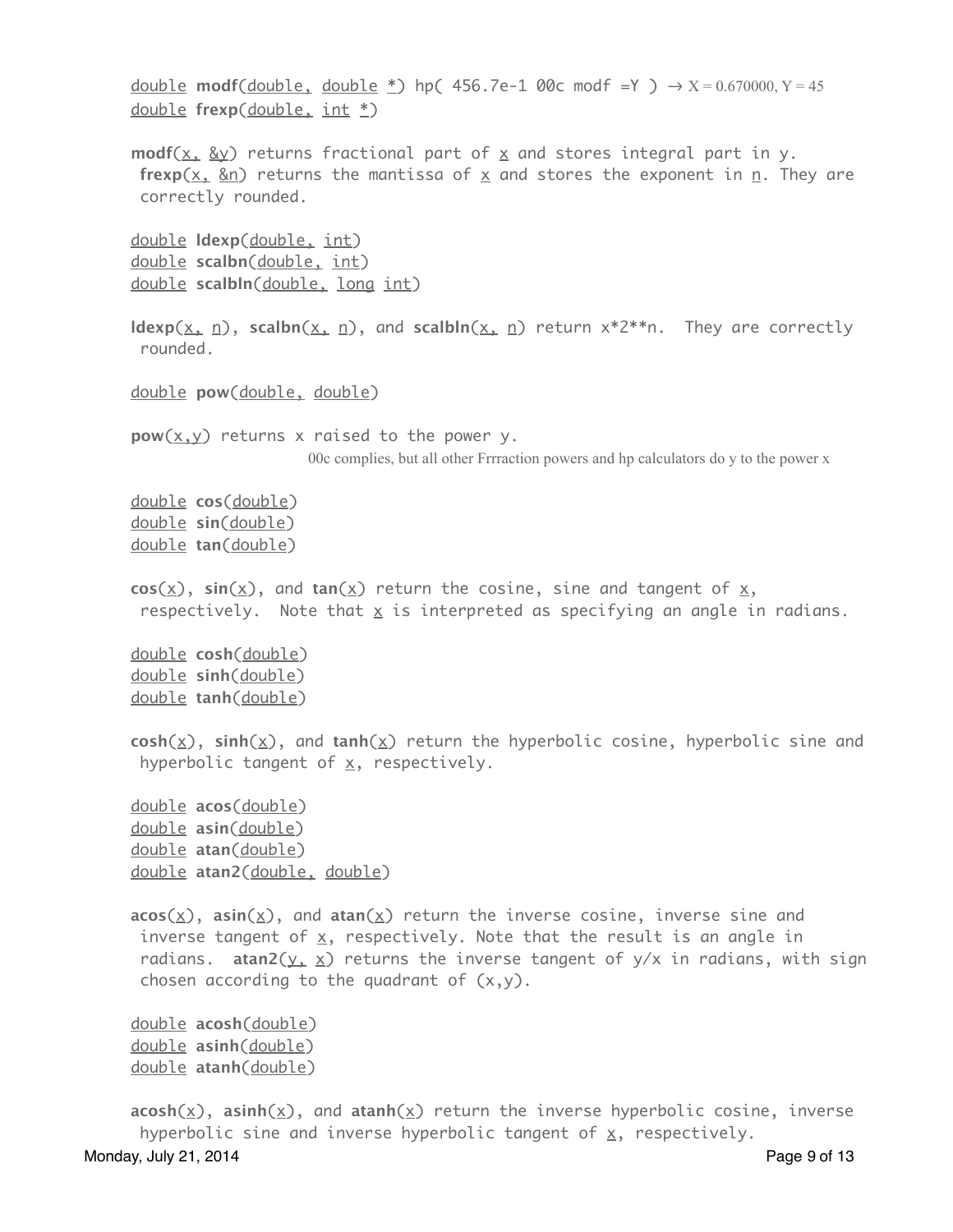```
 double tgamma(double)
 double lgamma(double)
```
**tgamma**(x) and  $\text{lgamma}(x)$  return the values of the gamma function and its logarithm evalutated at  $\underline{x}$ , respectively. [Don't bother to look for this on your standard calculator!]

```
 double j0(double)
 double j1(double)
 double jn(int, double)
 double y0(double)
 double y1(double)
 double yn(int, double)
```
 $j\theta(x)$ ,  $j1(x)$ , and  $jn(x)$  return the values of the zeroth, first, and nth Bessel function of the first kind evaluated at  $x$ , respectively.  $y0(x)$ ,  $y1(x)$ , and **yn**(x) return the values of the zeroth, first, and nth Bessel function of the second kind evaluated at  $x$ , respectively. [Don't look for Bessel functions on your old calculator.]

 double **erf**(double) double **erfc**(double)

**erf**( $\times$ ) and **erfc**( $\times$ ) return the values of the error function and the complementary error function evaluated at  $x$ , respectively.

double **frrrdemo**(double, int)

 **frrrdemo**(x,n) Version 1 returns x rounded according to the spec coded in  $n = 10$ c+r where r specifies the rounding mode: 0  $\leftrightarrow$  downward,  $1 \leftrightarrow$  to nearest integer,  $2 \leftrightarrow$  toward zero, and  $3 \leftrightarrow$  upward.  $c = 0$  uses **rint** and  $c = 1$  uses **round**. Example:  $n = 1$  ( $r=1$ , $c=0$ ) and  $x = 6.37e1$  yield 64 while  $x = 6.37$  yields 6.

#### **MATHEMATICAL CONSTANTS**

| CONSTANT   | VALUE                        |
|------------|------------------------------|
| $M_E$      | base of natural logarithm, e |
| M_LOG2E    | log2(e)                      |
| M_LOG10E   | log10(e)                     |
| M_LN2      | ln(2)                        |
| M_LN10     | ln(10)                       |
| $M_PI$     | рi                           |
| $M_PI_2$   | pi / 2                       |
| $M_PI_4$   | pi / 4                       |
| $M_1_PI$   | 1 / pi                       |
| $M_2_PI$   | 2 / pi                       |
| M_2_SQRTPI | 2 / sqrt(pi)                 |
| M_SQRT2    | sqrt(2)                      |
| M_SQRT1_2  | sqrt(1/2)                    |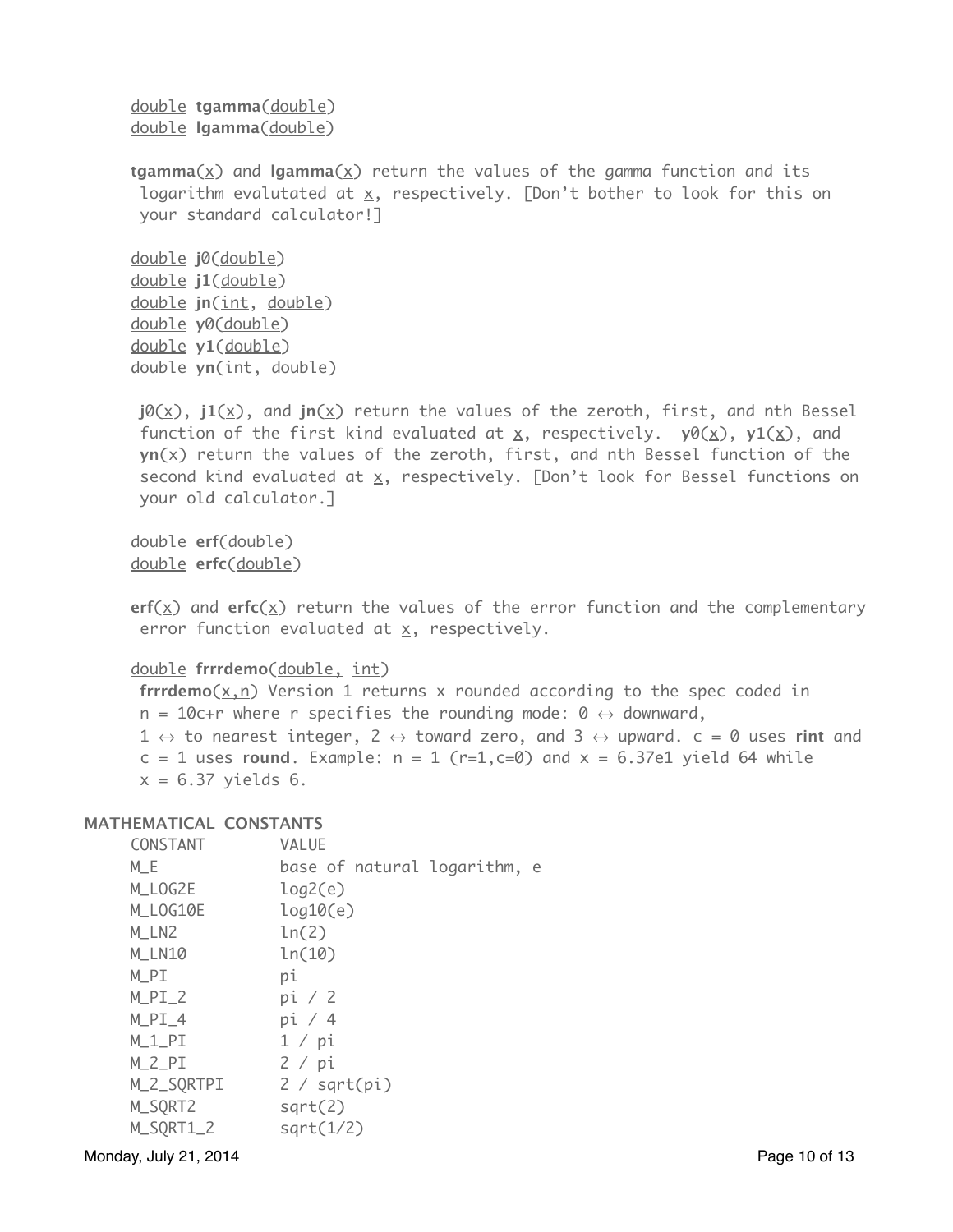## **Appendix 2: A Pre-math.h CF App**

#### **This example uses a beautiful continued fraction expansion to calculate Pi**

Around the year 1650, a man destined to be the first president of The Royal Philosophical Society of London

Pi by cont'd frac'ns |29|v6 Here's math.h Pi to 16 digits:  $\{($  hp( 00c M\_PI =X )  $)\}$ X: 3.141592653589793

------------------------------- F1num = 5001 got Pi  $\sim$  = 3.1412 (four digits) in about 26 minutes on iPad mini Model ME277LL/ A (using >98% of the dual core 1.3 GHz Apple A7 cpu) Avg(501,503)=3.1415848 (off by 1 in digit 6) took only about 7 minutes! Avg(1001,1003)=3.1415906, exact to 6 digits, rounds to be off by only 2 in the 7th digit.

S2 accumulates 4/Pi S3 is to restore original n {{ F1num MakeOdd hp( 2 sto 2 get f1n sto  $3$  )  $\}$ 

S0 is short-loop counter S1 decrements n •<{{ hp( get f1n sto 1 get f1i sto 0 ) }}>

@<{{ hp( rcl 1 dupx 00\* rcl 2 00/ 2 00+ sto 2 ) }}>

 $@<$ {{ hp( rcl 1 2 - dupx sto 1 put f1n) SkipWhen F1n LT0 }}>

Stop closing the loop when n goes negative @<{{ @ }}

```
Unwind 4/Pi to Pi
@<{{ hp( rcl 2 1 00-
1 xchxy 00/
4 00*
00put f1d
rcl 3 put f1n
) }}
```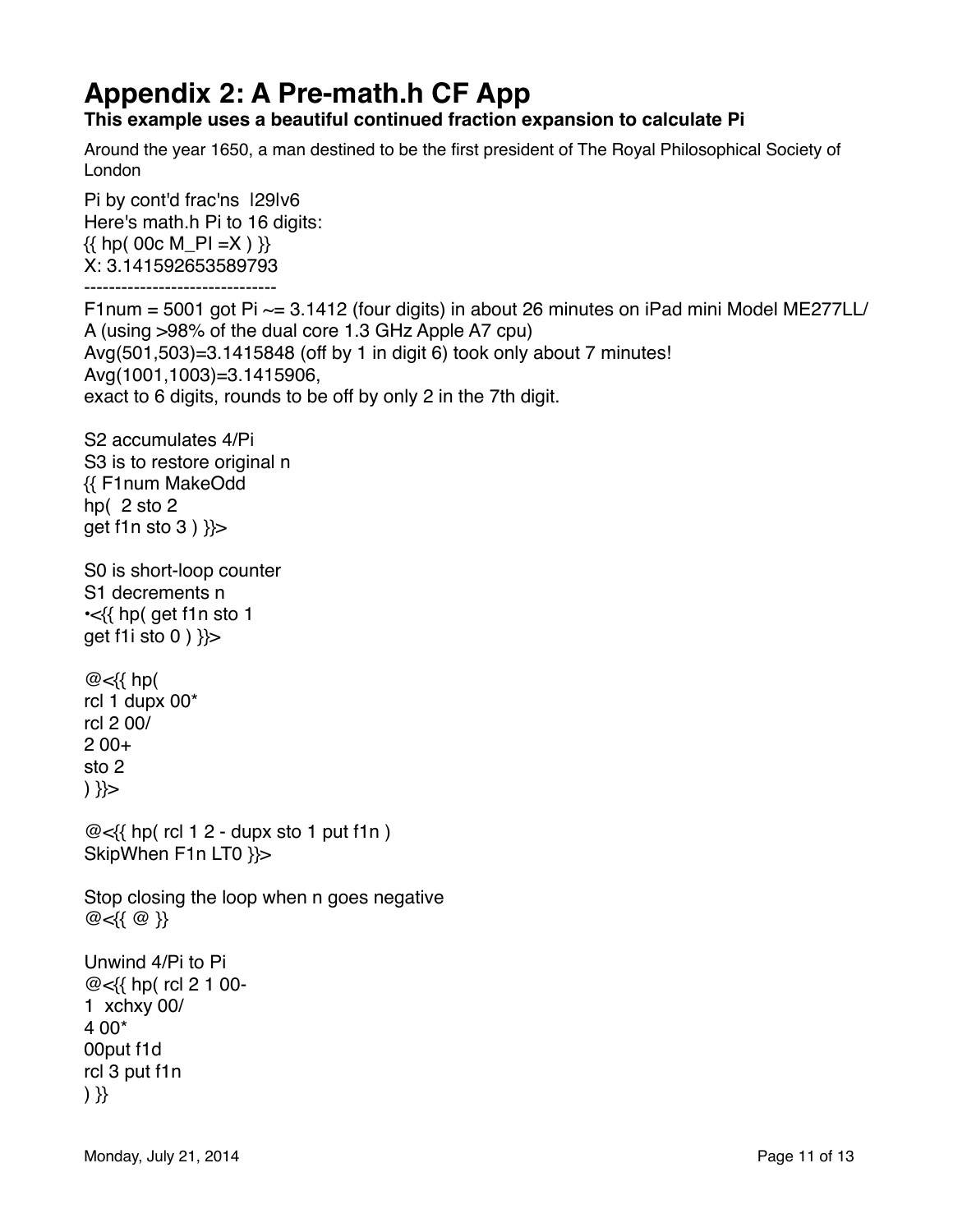### **Appendix 2: An Example CF app**

### **This example adjusts numeric precision**

Internally, Frrraction's APRX does something like this to compare ratio fractions with the user-specified target in search of the best match. Without the recent addition of math.h, Frrraction's brackets could not accomplish the same thing. Now they can. Here's one that lets you specify in F1int the number of digits of precision you want to use for representing the decimal in F1num.

The method is to normalize  $x = i.f$  by shifting the decimal point left or right to obtain the form 0.f where the fraction part f itself has no leading 0's. Then multiply by 10 $n$  to make the leading n digits become the integer part. Then use the math.h round function to eliminate the fractional part. Then divide by  $10<sup>n</sup>$  to get n digits back into normalized form. Then de-normalize to the desired result by shifting the decimal point back to the position originally specified in F1num by the user.

(Note: Shifting the decimal point of a number can be achieved by changing the integer part of the base-10 logarithm of the decimal number.)

| Keep n digits of x 1241v3              | [24] is an inactive FILE command                                                              |
|----------------------------------------|-----------------------------------------------------------------------------------------------|
| ( restricted to $1 \le n \le 8$ )      | Normal parentheses () are not brackets                                                        |
| Setup: $F1 = n+x/0$                    | Text not enclosed by { { } } or $  $ or $[$ $]$ or $\{$ $\}$ is just text                     |
| Result: n-digit f2n                    |                                                                                               |
| Save the requested precision n         |                                                                                               |
| as 10-to-the-n in S1                   |                                                                                               |
| @<{{ hp( get f1i                       |                                                                                               |
| 00c __exp10 sto 1                      | 00c exp10 computes $10^x$ into X                                                              |
|                                        | sto $\leq n$ stores value into hp storage Sn (0 $\leq n \leq 9$ )                             |
|                                        | Sn holds a decimal or an integer;<br>not the same as frrr's Fn which stores a ratio fraction. |
| $put/- 0: x-/- h1n$                    | put/- <text> -/ <cell> displays text in Fcell or Hcell</cell></text>                          |
| put/- 0: n-/ h1i ) $}$                 | h1n and h1i are two of the Hcells (H for help)                                                |
|                                        |                                                                                               |
| Set to normalize x, putting            |                                                                                               |
| $int( log(x))$ into S2                 |                                                                                               |
| $@<$ {{ hp( get f1n                    | fln is an Feell (nickname for Flnum) (F for Fraction)                                         |
| 00c log10 dupx                         | 00c log10 computes $log_{10}(X)$ into X                                                       |
| 00put f1d                              | Dupx is needed for the display copy                                                           |
|                                        | 00put <cell> stores decimal into named F- or Hcell</cell>                                     |
|                                        | In this case, f1d is $log_{10}(x)$ so is negative if x has no                                 |
| put/- 0: log x-/ h1d                   | integer part, i.e. $x = i.f$ with $i = 0$ .                                                   |
| sto $2$ )                              |                                                                                               |
| SkipWhen f1den LT0 }}>                 | Causes next bracket to be skipped if $F1den < 0$                                              |
|                                        | Its <enabler and="" gets="" its="" removed="" though,="">nopause</enabler>                    |
|                                        | (continue without pause) gets obeyed if present.                                              |
| Adjust if log $x \ge 0$ i.e. $x \ge 1$ |                                                                                               |
| @<{{ hp( get f1d 1 00+                 | Do you see why this is not necessary when $log_{10}(x) < 0$ ?                                 |
| sto 2 $)$ }}>                          |                                                                                               |
| $@<$ {{ hp( rcl 2                      | In either case, this grabs just the integer part                                              |
| 00c trunc sto 2                        | and saves it in S2.                                                                           |
| Monday, July 21, 2014                  | Page 12 of 13                                                                                 |